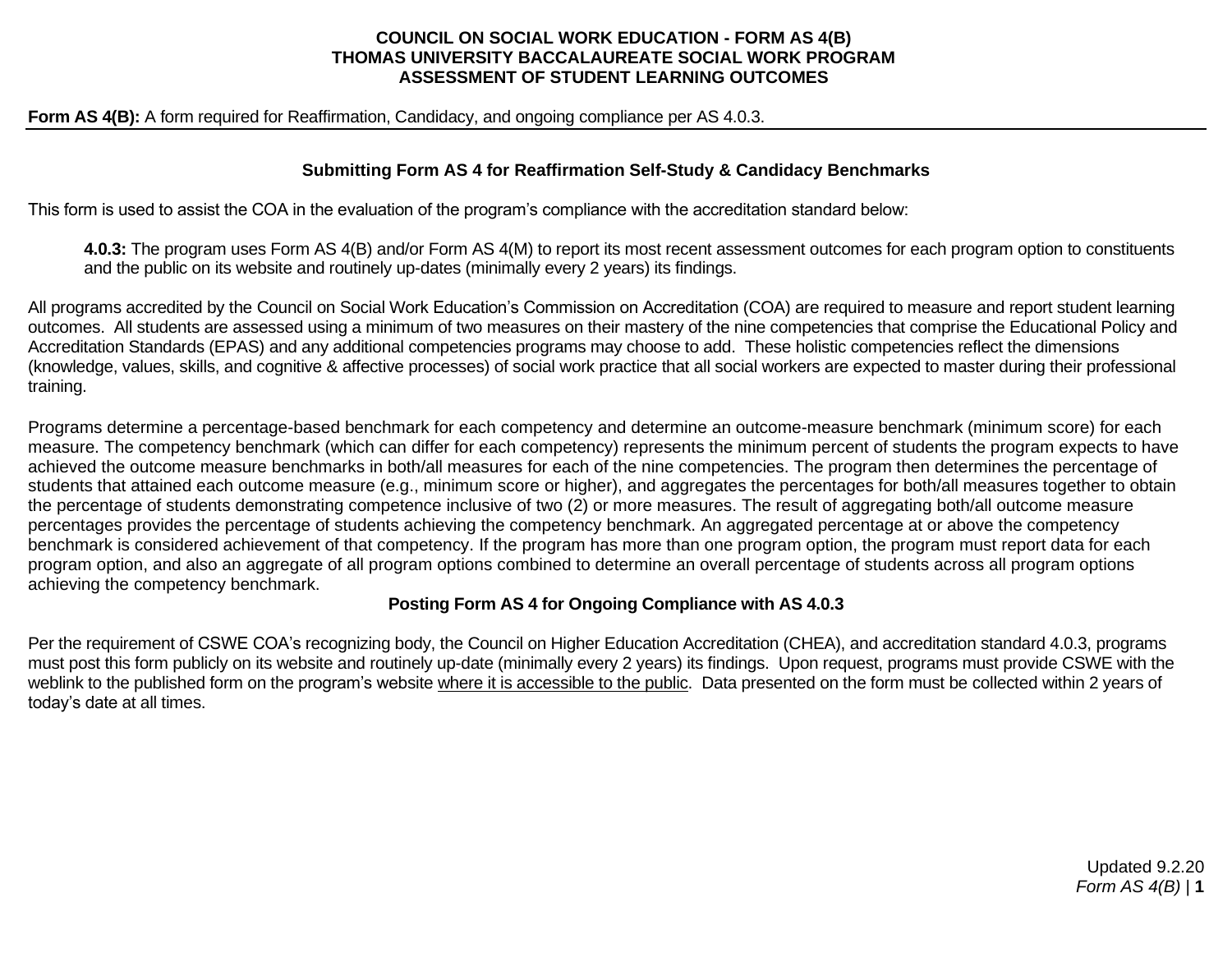## **Summary of the Program's Assessment Plan | Generalist Practice**

All students are assessed using a minimum of two measures on their mastery of the nine competencies that comprise the Educational Policy and Accreditation Standards of the Council on Social Work Education and any additional competencies programs may choose to add. Summarize the program's competency-based assessment plan. Programs may add/delete rows to accurately reflect the number measures included in the data presented.

| <b>Assessment Measure #1: (INSTRUMENT NAME)</b>                                                                                                             |                                                               |  |  |  |  |  |
|-------------------------------------------------------------------------------------------------------------------------------------------------------------|---------------------------------------------------------------|--|--|--|--|--|
| Competency(ies) assessed:                                                                                                                                   | All                                                           |  |  |  |  |  |
| Dimension(s) assessed:                                                                                                                                      | <b>Skills</b>                                                 |  |  |  |  |  |
| When/where students are assessed:                                                                                                                           | Spring,<br>2022/Field                                         |  |  |  |  |  |
| Who assessed student competence:                                                                                                                            | <b>Field Instructor</b>                                       |  |  |  |  |  |
| Outcome Measure Benchmark (minimum score indicative of achievement)<br>for Competencies 1-9:                                                                | 80% (score of 3<br>on range of 1-<br>lowest to 5-<br>highest) |  |  |  |  |  |
| Competency Benchmark (percent of students the program expects to have<br>achieved the minimum scores, inclusive of all measures) for Competencies<br>$1-9:$ | 70%                                                           |  |  |  |  |  |
| <b>Assessment Measure #2: (INSTRUMENT NAME)</b>                                                                                                             |                                                               |  |  |  |  |  |
| Competency(ies) assessed:                                                                                                                                   | All                                                           |  |  |  |  |  |
| Dimension(s) assessed:                                                                                                                                      | Knowledge                                                     |  |  |  |  |  |
| When/where students are assessed:                                                                                                                           | Spring,<br>2022/Classroom                                     |  |  |  |  |  |
| Who assessed student competence:                                                                                                                            | Social Work<br>Faculty                                        |  |  |  |  |  |
| Outcome Measure Benchmark (minimum score indicative of achievement)<br>for Competencies 1-9:                                                                | 70% (based on<br>100 total points)                            |  |  |  |  |  |
| Competency Benchmark (percent of students the program expects to have<br>achieved the minimum scores, inclusive of all measures) for Competencies           | 70%                                                           |  |  |  |  |  |
| $1-9:$                                                                                                                                                      |                                                               |  |  |  |  |  |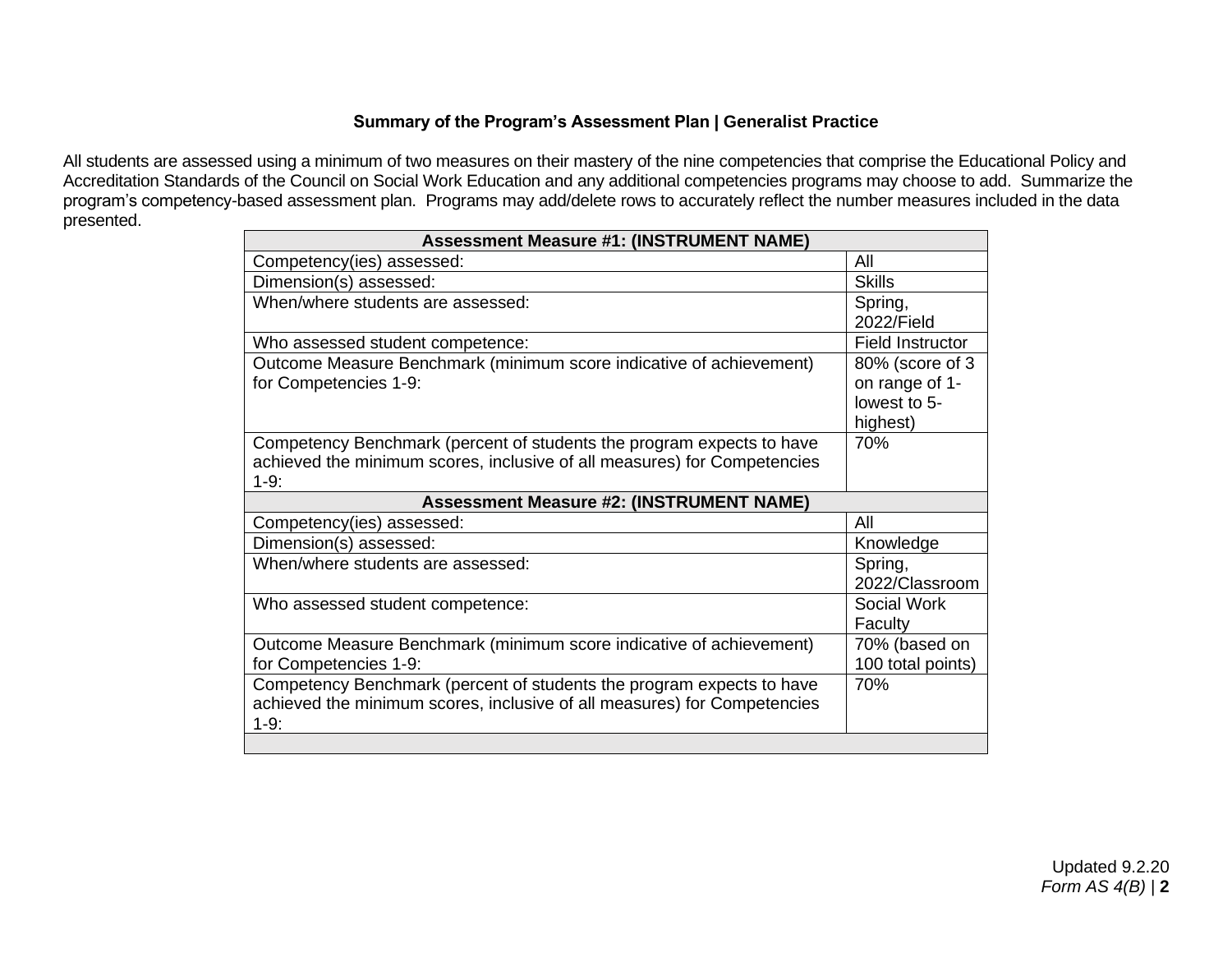# **Assessment Data Collected during the Academic Year (2021-2022)**

| <b>COMPETENCY</b>                                                                                                                           | <b>COMPETENCY</b><br><b>BENCHMARK (%)</b>                                               | PERCENTAGE OF STUDENTS ACHIEVING BENCHMARK                                                          |                                                                                                                |                                                                                                                        |  |  |  |
|---------------------------------------------------------------------------------------------------------------------------------------------|-----------------------------------------------------------------------------------------|-----------------------------------------------------------------------------------------------------|----------------------------------------------------------------------------------------------------------------|------------------------------------------------------------------------------------------------------------------------|--|--|--|
|                                                                                                                                             |                                                                                         | Aggregate<br>of Students from All<br><b>Program Options</b><br>$N=19$<br>$n = (Number of students)$ | <b>Program Option #1</b><br><b>Traditional Program</b><br>(Main Campus)<br>$N=5$<br>$n = (Number of students)$ | <b>Program Option #2</b><br><b>Distance Program</b><br>(Online BSW Program)<br>$N=14$<br>$n = (Number of$<br>students) |  |  |  |
| Competency 1:                                                                                                                               | $\ge$ =70% of students                                                                  | 84%                                                                                                 | 80%                                                                                                            | 86%                                                                                                                    |  |  |  |
| <b>Demonstrate</b>                                                                                                                          | will demonstrate                                                                        |                                                                                                     |                                                                                                                |                                                                                                                        |  |  |  |
| <b>Ethical and</b>                                                                                                                          | competence in                                                                           |                                                                                                     |                                                                                                                |                                                                                                                        |  |  |  |
| <b>Professional</b>                                                                                                                         | Measures $1 +$<br>Measure 2/2                                                           |                                                                                                     |                                                                                                                |                                                                                                                        |  |  |  |
| <b>Behavior</b>                                                                                                                             |                                                                                         | 84%                                                                                                 | 80%                                                                                                            | 86%                                                                                                                    |  |  |  |
| <b>Competency 2:</b><br><b>Engage Diversity</b><br>and Difference in<br><b>Practice</b>                                                     | >=70% of students<br>will demonstrate<br>competence in<br>Measures $1 +$<br>Measure 2/2 |                                                                                                     |                                                                                                                |                                                                                                                        |  |  |  |
| <b>Competency 3:</b><br><b>Advance Human</b><br>Rights and Social, competence in<br>Economic, and<br><b>Environmental</b><br><b>Justice</b> | >=70% of students<br>will demonstrate<br>Measures $1 +$<br>Measure 2/2                  | 100%                                                                                                | 100%                                                                                                           | 100%                                                                                                                   |  |  |  |
| <b>Competency 4:</b><br>Engage in<br>Practice-informed competence in<br><b>Research and</b><br>Research-<br>informed Practice               | >=70% of students<br>will demonstrate<br>Measures $1 +$<br>Measure 2/2                  | 71%                                                                                                 | 50%                                                                                                            | 77%                                                                                                                    |  |  |  |